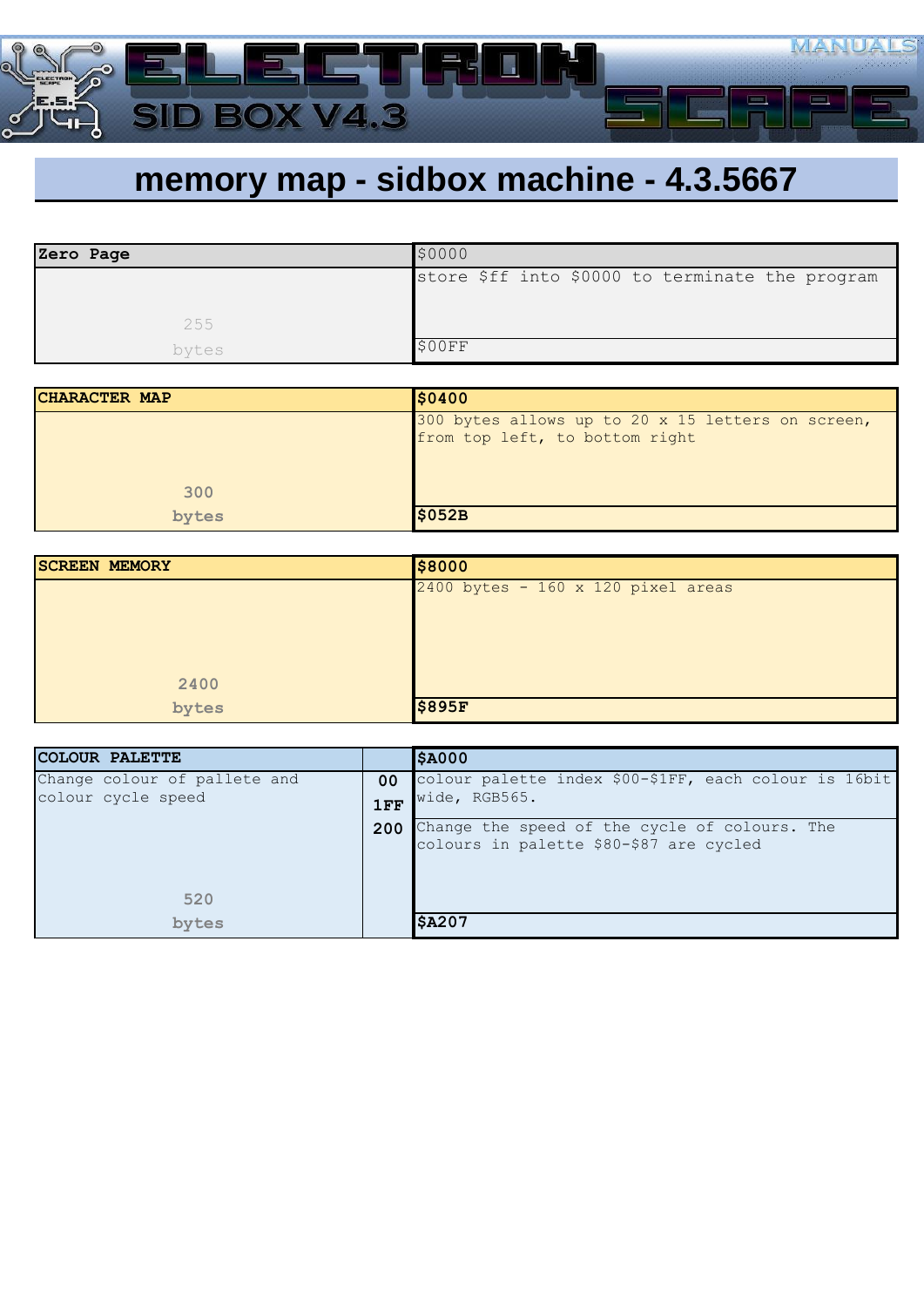

| <b>SPRITES</b>                                                          |                 | <b>\$A300</b>                                      |
|-------------------------------------------------------------------------|-----------------|----------------------------------------------------|
| A bank of sprite pointers and                                           |                 | W=width, H=Height, MC=multicolour, cd=collision en |
| registers, each sprite can be upto                                      |                 | or=order, en=enable                                |
| 32x32 pixels of 2 or 4 colours,                                         | 00 <sup>°</sup> | $#0 = W[76] H[54] mc[3] cd[2] or[1] en[0]$         |
| set bit 3 to set colour modes,                                          | 01              | $\sharp 1 = W[76] H[54] mc[3] cd[2] or[1] en[0]$   |
| show and hide sprites using bit 0.<br>Colour 0 is transparent in both   |                 | $\neq$ = W[76] H[54] mc[3] cd[2] or[1] en[0]       |
| modes.                                                                  | 02              |                                                    |
|                                                                         | 03              | $\sharp 3 = W[76] H[54] mc[3] cd[2] or[1] en[0]$   |
|                                                                         | 04              | $#4 = W[76] H[54] mc[3] cd[2] or[1] en[0]$         |
| single colour mode, the colour                                          | 05              | $\sharp 5 = W[76] H[54] mc[3] cd[2] or[1] en[0]$   |
| pointer is used only to store the                                       | 06 <sub>o</sub> | $\#6 = W[76] H[54] mc[3] cd[2] or[1] en[0]$        |
| colour id and should be stored in                                       | 07              | $\sharp 7 = W[76] H[54] mc[3] cd[2] or[1] en[0]$   |
| high byte, no colour lookup is<br>done here.                            |                 |                                                    |
| multicolour mode, the colour data                                       |                 |                                                    |
| is stored else where so you need                                        | 08              | 16bit sprite #0 colour pointer / colour id         |
| to point to the colour data by                                          | 0A              | 16bit sprite #1 colour pointer / colour id         |
| storing the pointer here instead.                                       | OC              | 16bit sprite #2 colour pointer / colour id         |
|                                                                         | 0E              | 16bit sprite #3 colour pointer / colour id         |
|                                                                         | 10              | 16bit sprite #4 colour pointer / colour id         |
|                                                                         | 12              | 16bit sprite #5 colour pointer / colour id         |
|                                                                         | 14              | 16bit sprite #6 colour pointer / colour id         |
|                                                                         |                 |                                                    |
|                                                                         | 16              | 16bit sprite #7 colour pointer / colour id         |
|                                                                         |                 |                                                    |
| POINTER TO SPRITES:                                                     |                 | NOTE: HiByte, LoByte                               |
| Setting these memory locations                                          | 20              | 16bit - pointer to sprite #0                       |
| help point to the sprite data.                                          | 22              | 16bit - pointer to sprite #1                       |
|                                                                         | 24              | 16bit - pointer to sprite #2                       |
|                                                                         | 26              | 16bit - pointer to sprite #3                       |
|                                                                         | 28              | 16bit - pointer to sprite #4                       |
|                                                                         | 2A              | 16bit - pointer to sprite #5                       |
|                                                                         |                 | 16bit - pointer to sprite #6                       |
|                                                                         | 2 <sub>C</sub>  |                                                    |
|                                                                         | 2E              | 16bit - pointer to sprite #7                       |
|                                                                         |                 |                                                    |
| <b>SPRITE POSITIONING:</b>                                              | 30              | Sprite #0 - X: [70], Y: [70]                       |
| Each sprite has its own                                                 | 32              | Sprite #1 - X: [70], Y: [70]                       |
| positioning 16bit Registers. NOTE:<br>sprites are rendered #0 first, #7 | 34              | Sprite #2 - X: [70], Y: [70]                       |
| last                                                                    | 36              | Sprite #3 - X: [70], Y: [70]                       |
|                                                                         | 38              | Sprite #4 - X: $[70]$ , Y: $[70]$                  |
|                                                                         | 3A              | Sprite #5 - X: [70], Y: [70]                       |
|                                                                         | 3 <sub>C</sub>  | Sprite #6 - X: [70], Y: [70]                       |
|                                                                         |                 |                                                    |
|                                                                         | 3E              | Sprite #7 - X: $[70]$ , Y: $[70]$                  |
|                                                                         |                 |                                                    |
| SYSCON: Persist will only work if<br>not in TEXT mode                   | 40              | Sprite Collition Bits [70]                         |
|                                                                         | 41              | Background Collition Bits [70]                     |
|                                                                         | 42              | Sprite SYS CON: persist[7]                         |
|                                                                         |                 |                                                    |
| 67                                                                      |                 |                                                    |
| bytes                                                                   |                 | <b>\$A342</b>                                      |
|                                                                         |                 |                                                    |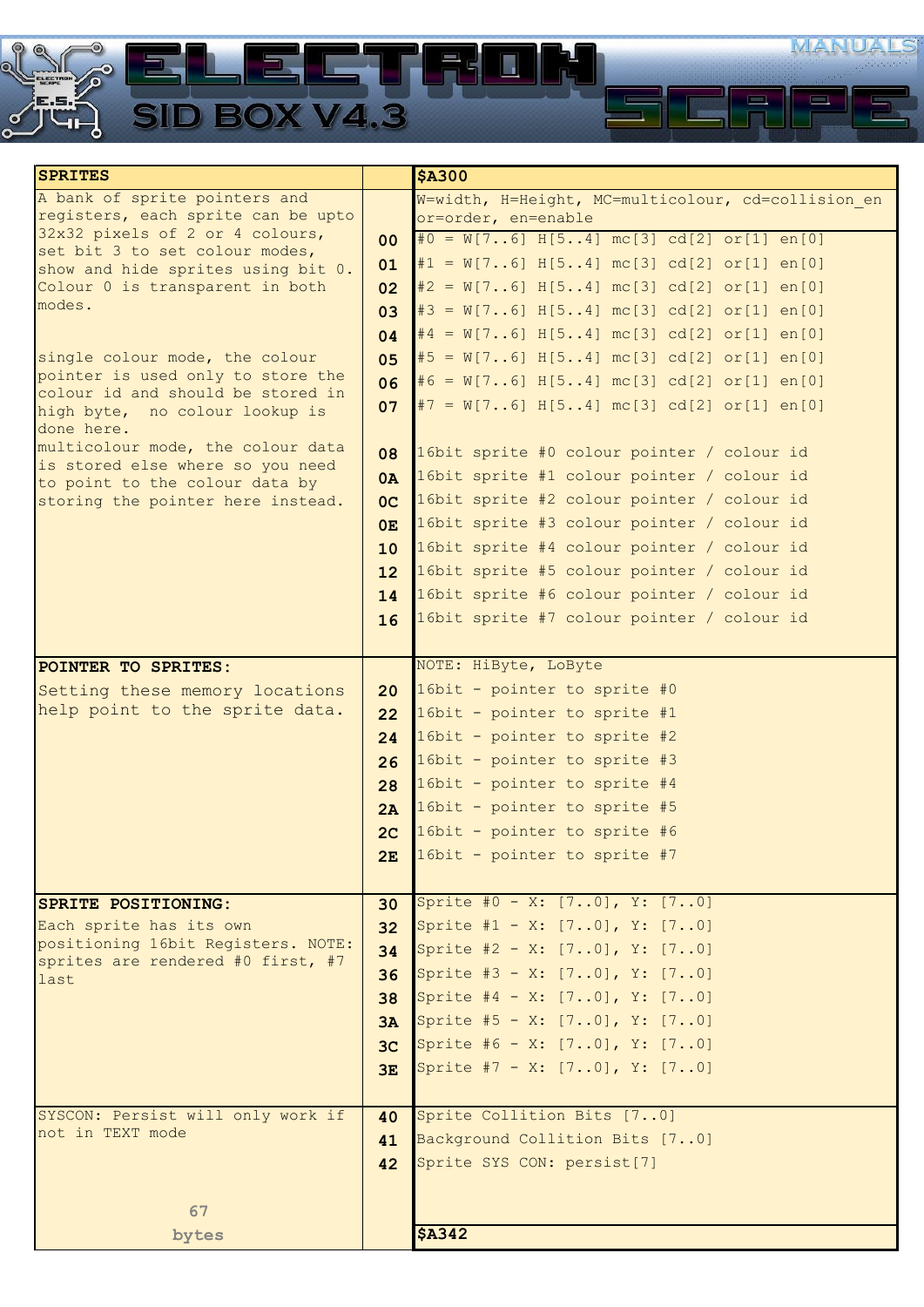

| Screen Control | $bit$ \$D011                                 |
|----------------|----------------------------------------------|
| 0              |                                              |
| 1              |                                              |
| $\overline{2}$ |                                              |
| 3              |                                              |
| 4              | 0 - screen auto refresh off, 1 - auto on     |
| 5              | $0$ - Text mode, $1$ - Bitmap mode           |
| 6              | 1 = Extended Background mode (multicolour)   |
| $\overline{7}$ | $r/w$ - 8th bit of the raster line interrupt |
| 呵              |                                              |
| bytes          | \$D011                                       |

| Raster line | \$D012                              |
|-------------|-------------------------------------|
|             | Write Raster line interrupt<br>Read |
|             |                                     |
| -           |                                     |
| bytes       | \$D012                              |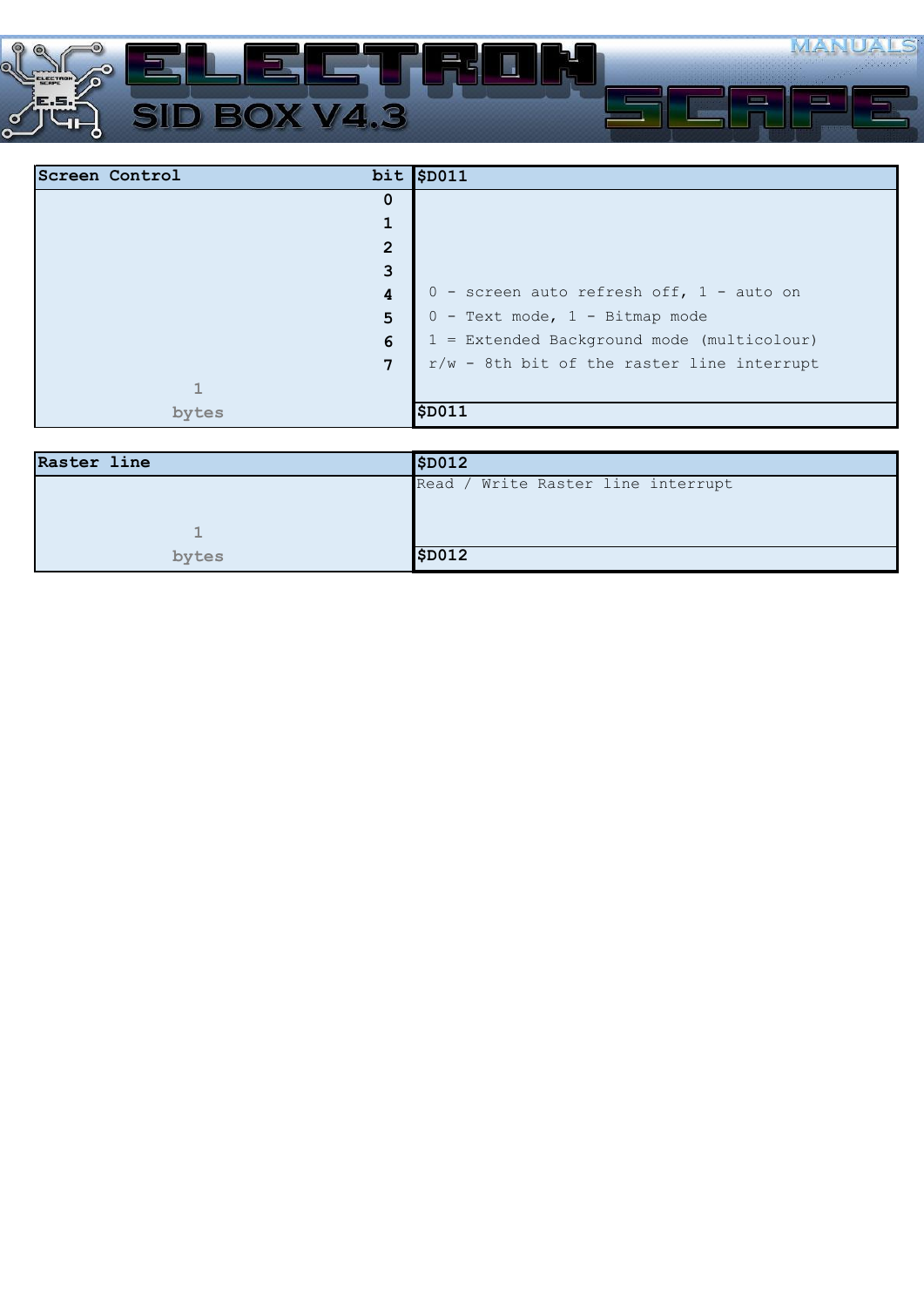

| Interrupt Status Register | $bit$ \$D019                            |
|---------------------------|-----------------------------------------|
| $\Omega$                  | $w/r$ : 1 = Ack raster line Interrupt   |
| $\mathbf{1}$              | $w/r$ : 1 = Ack Vblank (sidbox)         |
| $\overline{2}$            | $w/r$ : 1 = Ack Hardware button         |
| 3                         | $w/r$ : 1 = Ack Touch Screen            |
| 4                         | $w/r$ : 1 = Ack Timer 1 overflow        |
| 5                         | $w/r$ : 1 = Ack Screen update Interrupt |
| 6                         | $w/r$ : 1 = Ack Sprite Collision        |
| 7                         | $w/r$ : 1 = Ack Timer 2 Overflow        |
|                           |                                         |
| bytes                     | SD019                                   |

| Interrupt Control Register | $bit$ \$D01A                         |
|----------------------------|--------------------------------------|
| $\Omega$                   | $w/r$ : 1 = Raster interrupt Enable  |
| $\mathbf{1}$               | $w/r$ : 1 = Vblank (Sidbox)          |
| $\overline{2}$             | $w/r$ : 1 = Hardware buttons En      |
| $\overline{3}$             | $w/r$ : 1 = Touch Screen En          |
| 4                          | $w/r$ : 1 = Timer 1 overflow En      |
| 5                          | $w/r$ : 1 = Screen update En (25fps) |
| 6                          | $w/r$ : 1 = Sprite Collision En      |
| $7\phantom{.0}$            | $w/r$ : 1 = Timer 2 overflow En      |
|                            |                                      |
| bytes                      | \$D01A                               |

| NMI Status Register |                | $bit$ \$D01B                            |
|---------------------|----------------|-----------------------------------------|
|                     | $\mathbf 0$    | $w/r$ : 1 = Ack raster line Interrupt   |
|                     | 1              | $w/r$ : 1 = Ack Vblank (sidbox)         |
|                     | $\overline{2}$ |                                         |
|                     | 3              |                                         |
|                     | 4              | $w/r$ : 1 = Ack Timer 1 overflow        |
|                     | 5              | $w/r$ : 1 = Ack Screen update Interrupt |
|                     | 6              |                                         |
|                     | 7              |                                         |
|                     |                |                                         |
| bytes               |                | \$D01B                                  |

|  | NMI Control Register |                | $bit$ \$D01C                         |
|--|----------------------|----------------|--------------------------------------|
|  |                      | $\Omega$       | $w/r$ : 1 = Raster interrupt Enable  |
|  |                      | $\mathbf{1}$   | $w/r$ : 1 = Vblank (Sidbox)          |
|  |                      | $\overline{2}$ |                                      |
|  |                      | 3              |                                      |
|  |                      | 4              | $w/r$ : 1 = Timer 1 overflow En      |
|  |                      | 5              | $w/r$ : 1 = Screen update En (25fps) |
|  |                      | 6              |                                      |
|  |                      | 7              |                                      |
|  | $\mathbf{I}$         |                |                                      |
|  | bytes                |                | \$D01C                               |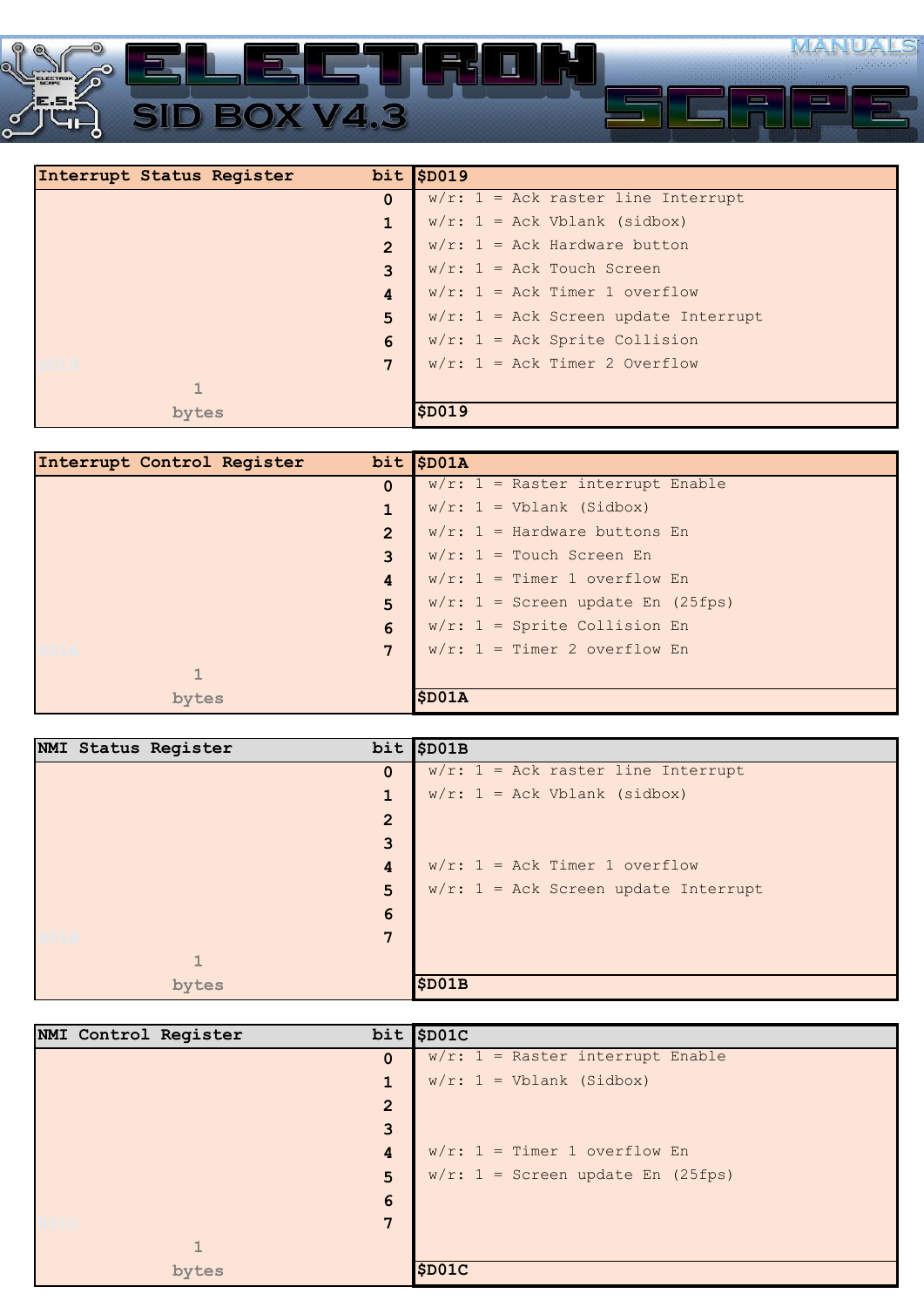

| <b>SID CHIP</b>              |                | <b>\$D400</b>                              |
|------------------------------|----------------|--------------------------------------------|
| We all know what this is, no |                | Voice 1                                    |
| description needed ;)        | $00\,$         | Freq Lo                                    |
|                              | 01             | Freq Hi                                    |
|                              | 02             | $PWM - 70$                                 |
|                              | 03             | $PWM - 118$                                |
|                              | 04             | NSE   SQ   SW   TR   TST   RNG   SYN   GTE |
|                              | 05             | ATK [30]   DCY [30]                        |
|                              | 06             | SUST[30]   REL [30]                        |
|                              |                | Voice 2                                    |
|                              | 07             | Freq Lo                                    |
|                              | 08             | Freq Hi                                    |
|                              | 09             | $PWM - 70$                                 |
|                              | 0A             | $PWM - 118$                                |
|                              | 0B             | NSE   SQ   SW   TR   TST   RNG   SYN   GTE |
|                              | OC             | ATK [30]   DCY [30]                        |
|                              | OD             | SUST[30]   REL [30]                        |
|                              |                | Voice 3                                    |
|                              | 0E             | Freq Lo                                    |
|                              | 0F             | Freq Hi                                    |
|                              | 10             | $PWM - 70$                                 |
|                              | 11             | $PWM - 118$                                |
|                              | 12             | NSE   SQ   SW   TR   TST   RNG   SYN   GTE |
|                              | 13             | ATK [30]   DCY [30]                        |
|                              | 14             | SUST[30]   REL [30]                        |
|                              |                | Filter/Volumes                             |
|                              | 15             | LC LOW - Filter $[20]$                     |
|                              | 16             | FC HIGH - Filter $[103]$                   |
|                              | 17             | RES [74] FILT EX [3] FILT 3, 2, 1 [20]     |
|                              | 18             | 3 OFF [7] HP[6] BP[5] LP[4] VOL[30]        |
|                              |                | Misc                                       |
|                              | 19             | not used                                   |
|                              | 1A             | not used                                   |
|                              | 1B             | not used                                   |
|                              | 1 <sup>C</sup> | not used                                   |
| 29                           |                |                                            |
| bytes                        |                | \$D41C                                     |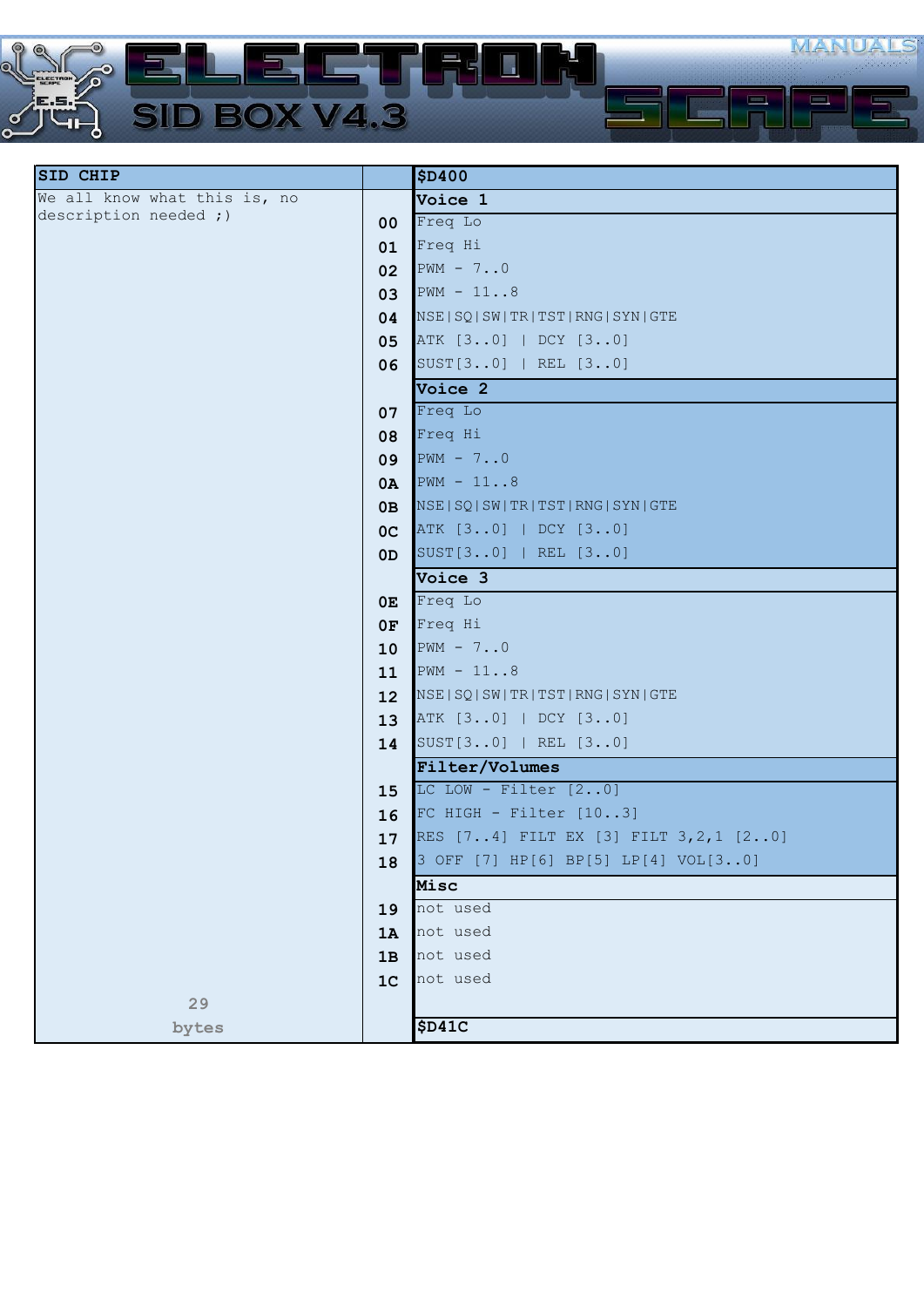

| ICELL BACK COLOUR | \$D800                                        |
|-------------------|-----------------------------------------------|
|                   | 300 bytes a value in this sets the background |
|                   | colour of the text, access to 256 colours     |
|                   |                                               |
| 300               |                                               |
| bytes             | \$D92B                                        |

| FOREGROUND CELL COLOUR #0        | \$DAOO                                        |
|----------------------------------|-----------------------------------------------|
| Primary colour for single colour | 300 bytes a value in this sets the background |
| mode and multicolour mode        | colour of the text, access to 256 colours     |
|                                  |                                               |
|                                  |                                               |
| 300                              |                                               |
| bytes                            | \$DB2B                                        |
|                                  |                                               |

| FOREGROUND CELL COLOUR #1 | \$DB30                                        |
|---------------------------|-----------------------------------------------|
| Colour data used only in  | 300 bytes a value in this sets the background |
| multicolour mode          | colour of the text, access to 256 colours     |
|                           |                                               |
|                           |                                               |
| 300                       |                                               |
| bytes                     | \$DC5B                                        |
|                           |                                               |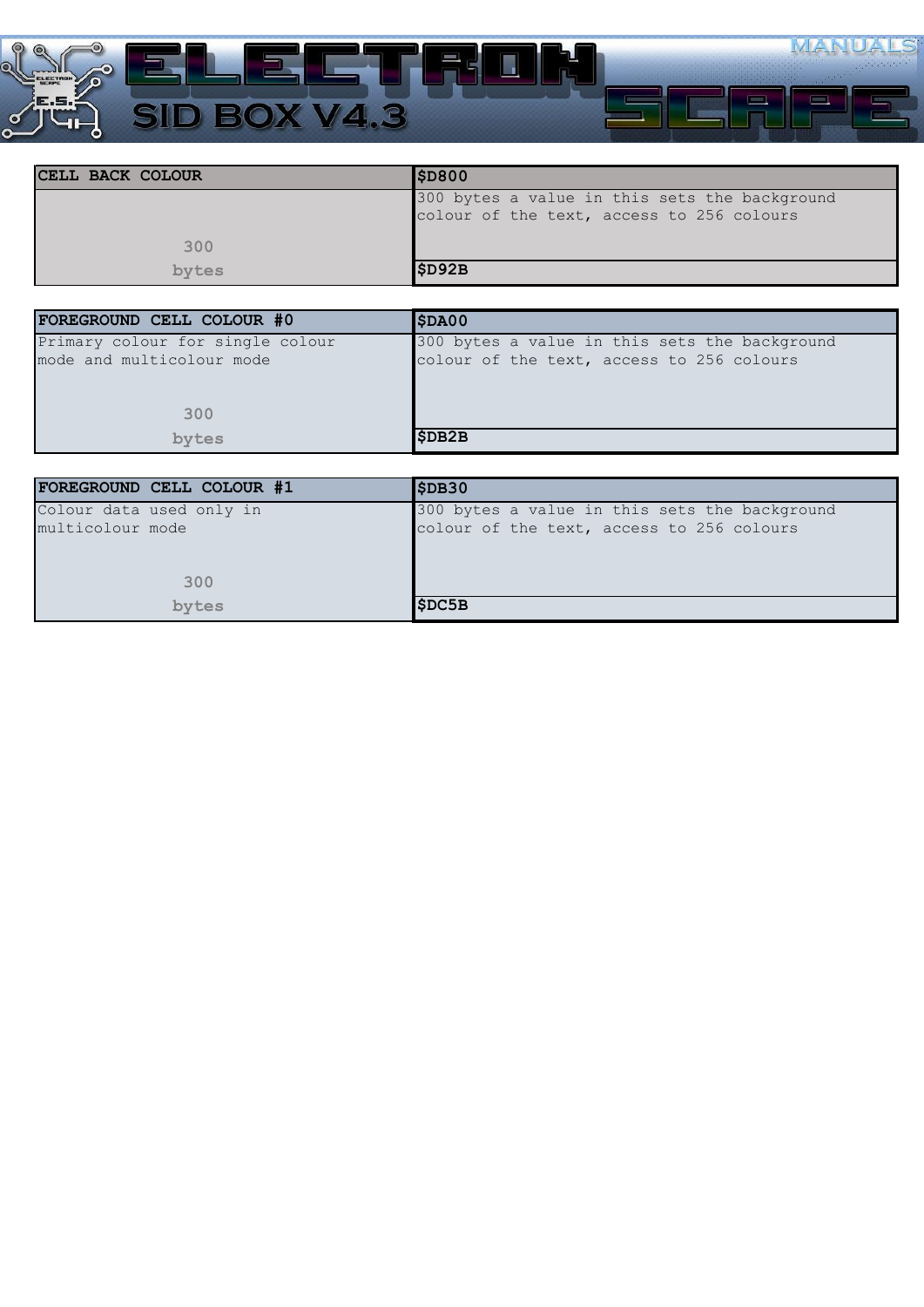

| <b>TIMERS</b>                      | \$DD04            |
|------------------------------------|-------------------|
| a value of \$ffff is 66ms<br>$+00$ | low byte Timer 1  |
| $+01$                              | high byte Timer 1 |
|                                    |                   |
| $+02$                              | low byte Timer 2  |
| $+03$                              | high byte Timer 2 |
|                                    |                   |
| 4                                  |                   |
| bytes                              | \$DD07            |

| Timer STATUS    | <b>SDDOD</b>                      |
|-----------------|-----------------------------------|
| <b>BIT</b>      | Read:                             |
| $\Omega$        | Timer A over flow status set      |
| $\mathbf{1}$    | Timer B over flow status set      |
| $\overline{2}$  | <not implemented="" yet=""></not> |
| 3               | <not implemented="" yet=""></not> |
| 4               | <not implemented="" yet=""></not> |
| $7\phantom{.0}$ | <not implemented="" yet=""></not> |
|                 |                                   |
|                 | Write:                            |
| $\Omega$        | Timer A overflow status clear     |
| 1               | Timer B overflow status clear     |
| $\overline{2}$  | <not implemented="" yet=""></not> |
| 3               | <not implemented="" yet=""></not> |
| $\overline{4}$  | <not implemented="" yet=""></not> |
| 7               | <not implemented="" yet=""></not> |
|                 |                                   |
|                 |                                   |
| $\mathbf{1}$    |                                   |
| bytes           | <b>SDDOD</b>                      |

| SERIAL PORT RS232                                                         |                 | <b>SDE00</b>                                                        |
|---------------------------------------------------------------------------|-----------------|---------------------------------------------------------------------|
| A basic preset RS232 port, set to                                         | 00 <sup>1</sup> | High Byte Send Pointer                                              |
| 115200baud - The Read and Write                                           | 01              | Low Byte Send Pointer                                               |
| pointers refer to a string of data<br>terminated with a \$00. If you want | 02              | reserved                                                            |
| to send data of any value, better                                         | 03              | reserved                                                            |
| to use the send single byte.                                              | 04              | Single Byte to send                                                 |
| Simply store the byte into the<br>address and that's it. Would            | 05              | Control Bits                                                        |
| recommend a pause between bytes<br>depending on the receiver              |                 | $0x01$ - Send string from pointer, terminated with<br>$0 \times 00$ |
|                                                                           | 10 <sup>°</sup> | 64 bytes of receive buffer                                          |
| NOTE: The RS232 processor has a                                           |                 |                                                                     |
| 64byte buffer                                                             |                 |                                                                     |
|                                                                           |                 |                                                                     |
| 70                                                                        |                 |                                                                     |
| bytes                                                                     |                 | SDE45                                                               |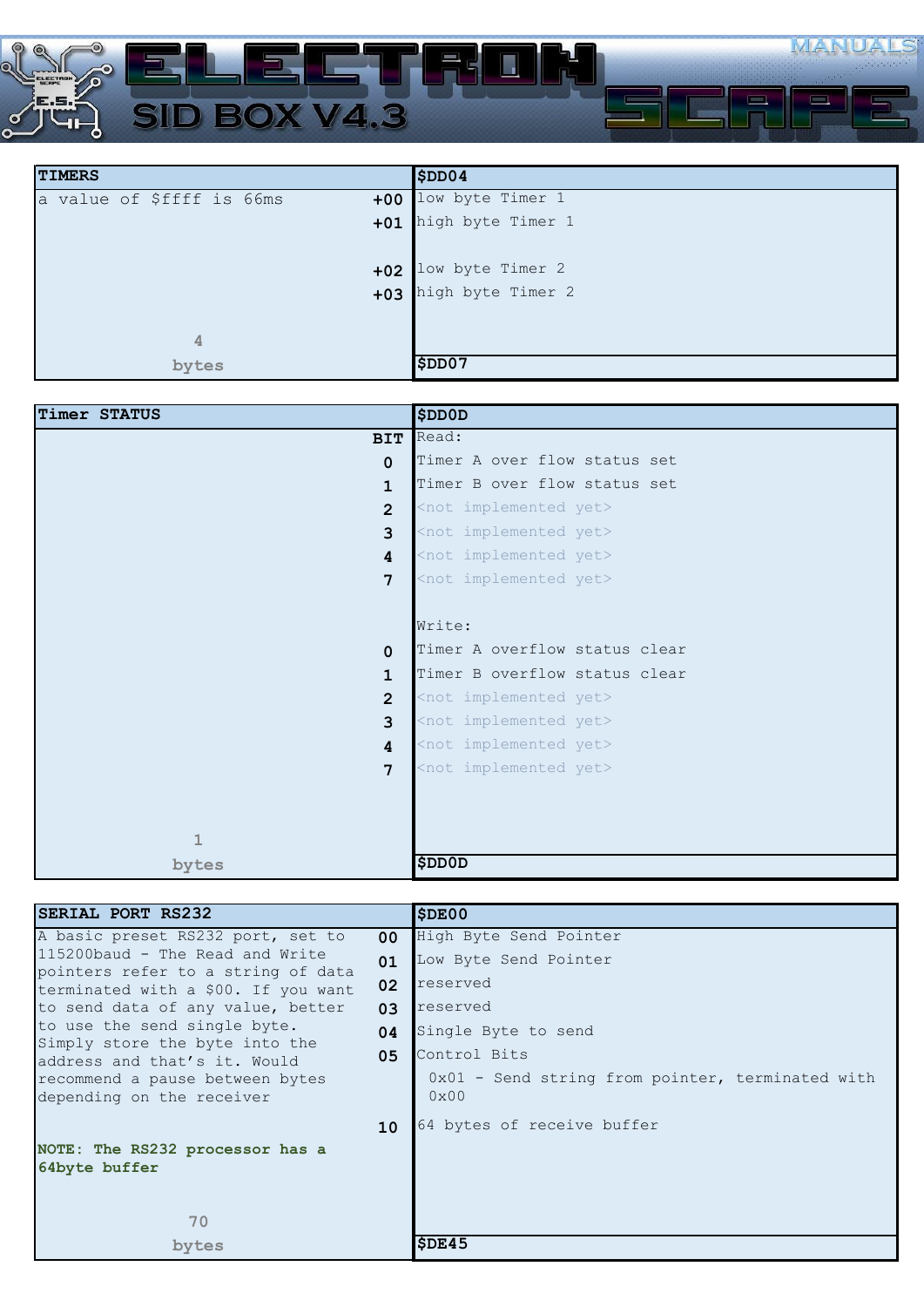

| <b>CHAR FONTS</b> | SDF00                                                              |
|-------------------|--------------------------------------------------------------------|
| 00                | 256 chars each char has 8 bytes which can be<br>anything you like. |
|                   |                                                                    |
| 2048              |                                                                    |
| bytes             | <b>\$E6FF</b>                                                      |

| FOREGROUND CELL COLOUR #2 | <b>\$E710</b>                                 |
|---------------------------|-----------------------------------------------|
| Colour data used only in  | 300 bytes a value in this sets the background |
| multicolour mode          | colour of the text, access to 256 colours     |
|                           |                                               |
|                           |                                               |
| 300                       |                                               |
| bytes                     | \$E83B                                        |

| Hardware Control | <b>\$F000</b>                                  |
|------------------|------------------------------------------------|
|                  | Putting values in this memory causes things to |
|                  | happen on the computer                         |
|                  |                                                |
|                  |                                                |
|                  | <b>FLAGS:</b>                                  |
|                  | $0x01 - clear screen$                          |
|                  | $0x02$ - flip screen now                       |
|                  | $0x04$ - update sprites                        |
|                  | $0x08$ - redraw charmap                        |
|                  | 0x10 - redraw sprites (this doesn't cls)       |
|                  |                                                |
|                  |                                                |

| <b>CPU CONTROL</b> | \$F002          |
|--------------------|-----------------|
|                    | +00 delay in ms |
|                    |                 |
|                    |                 |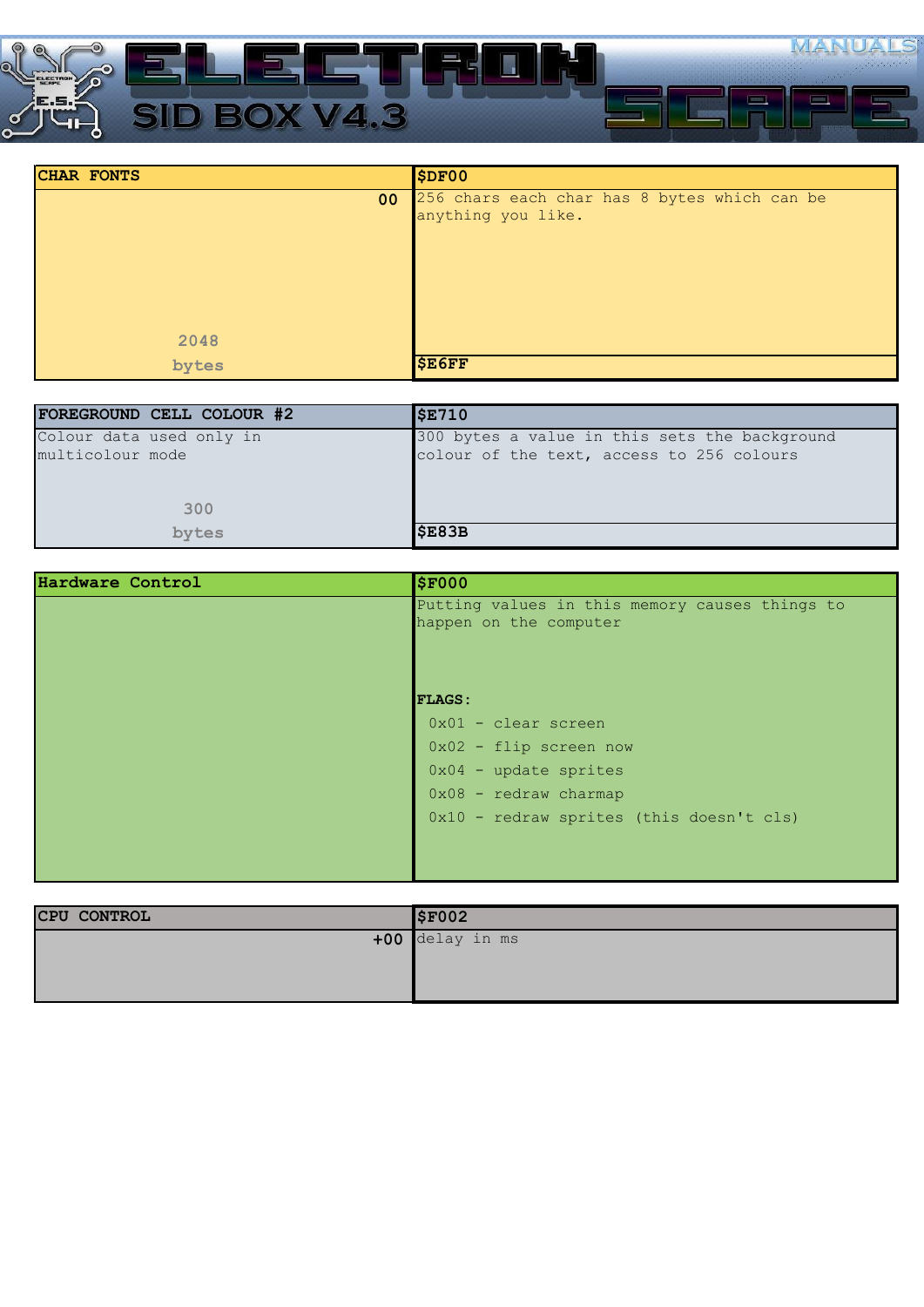

| SDCARD IO                    |                 | \$F100                                       |
|------------------------------|-----------------|----------------------------------------------|
| DISK IO, Open, Save, Close,  | 00 <sub>o</sub> | OPEN function                                |
| databuffers, file locations. | 01              | SAVE function                                |
|                              | 02 <sub>2</sub> | CLOSE function                               |
|                              | 03              | filename\$ [8.3]                             |
|                              | 10 <sup>°</sup> | directory name [16]                          |
|                              | 20              | hibyte output ptr                            |
|                              | 21              | lobyte output ptr                            |
|                              | 22 <sub>2</sub> | hibyte input ptr                             |
|                              | 23              | lobyte input ptr                             |
|                              | 24              | send bytes - setting this will cause the     |
|                              |                 | function to save the bytes stored in the     |
|                              |                 | output buffer.                               |
|                              | 25              |                                              |
|                              |                 | get bytes - setting this will cause the      |
|                              |                 | function to load the bytes size into the set |
|                              |                 | input pointer, bytes up to 255 bytes perload |
|                              | 26              | status bits                                  |
|                              |                 | 01 - File open OK                            |
|                              |                 | 02 - Save file OK                            |
|                              |                 | $04 - Close OK$                              |
|                              |                 | 08 - Send OK - Must be cleared after sending |
|                              |                 |                                              |
|                              |                 |                                              |
|                              |                 |                                              |
|                              |                 |                                              |

| 8 bit random number |
|---------------------|
|                     |
| rnd seed - low byte |
| rnd seed - hi byte  |
| #0 - from timer 1   |
| $#1 - #65535$       |
|                     |
|                     |
|                     |
|                     |

| <b>IIO</b>                                                                                                                           | SFE10                                                                                                      |
|--------------------------------------------------------------------------------------------------------------------------------------|------------------------------------------------------------------------------------------------------------|
| SIDbox has 4 physical buttons<br>$+50$<br>and 1 hidden Moddable button<br>$+ $1$<br>Input + touch irq and +<br>$+ $2$<br>touch(x, y) | Hardware buttons [40]<br>touch $x : 0-160$ (screen buffer width)<br>touch y : 0-120 (screen buffer height) |